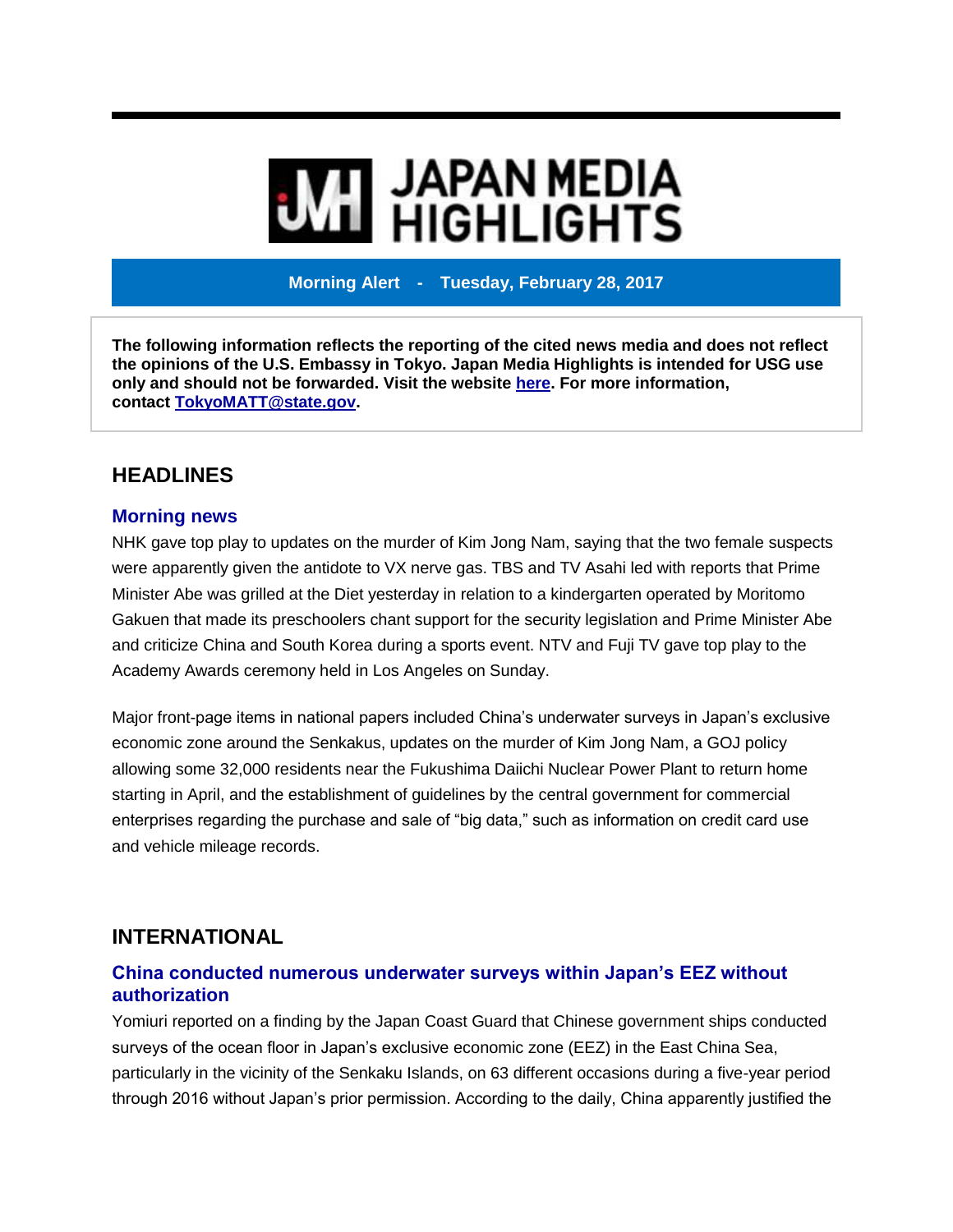surveys by filing a claim with the UN Commission on the Limits of the Continental Shelf that its continental shelf extends to Japan's EEZ. China has apparently stepped up its underwater operations in the pursuit of maritime interests.

#### **MOFA submits position paper on comfort women lawsuit to U.S. Supreme Court**

Several papers wrote that MOFA has submitted to the U.S. Supreme Court a written opinion arguing that the court should accept an appeal filed by a group of Japanese living in California calling for the dismissal of a lower federal court ruling upholding the decision by the City of Glendale to build a comfort woman statue at a public park. In an "amicus curiae brief," the Japanese ministry reportedly claimed that the comfort woman memorial "interferes with and disrupts U.S. foreign policy." The GOJ apparently submitted the document to prevent the installation of similar statues in the U.S. Asahi projected, however, that the GOJ document will have little impact on the case since the U.S. Supreme Court rarely grants appeals.

#### **Japan, U.S., ROK discuss murder of Kim Jong Nam**

Nikkei reported from Washington on a meeting on Monday of the chief representatives to the Six-Party Talks from the U.S., Japan, and South Korea at which they exchanged views on the latest developments related to North Korea, including the recent test launch of a ballistic missile and the assassination of Kim Jong Nam in Malaysia. They also apparently discussed the possibility of the U.S. reinstating North Korea on its list of state sponsors of terrorism.

# **POLITICS**

#### **FY2017 budget legislation clears Lower House**

All papers reported that the Lower House on Monday approved the GOJ-sponsored FY2017 budget bills at its plenary session, noting that the legislation will be enacted by the end of March without fail even if the Upper House fails to take final action due to a constitutional clause. Pointing out that the House of Councillors will start deliberations on the legislation today and that it will be the first time in 18 years for the chamber to begin debate on the next fiscal year's budget in February, the dailies said the Abe administration and the ruling coalition have been successful in moving forward the budget legislation despite fierce debate on a number of thorny issues, such as the Moritomo Gakuen scandal involving Prime Minister Abe and his wife, the controversial conspiracy legislation, and the uproar over the discovery of daily reports filed by SDF peacekeepers in South Sudan. The papers predicted, however, that the opposition will grill the prime minister over these items during the Upper House deliberations.

As for the Moritomo scandal, Asahi and Mainichi reported on a video showing pupils of a kindergarten operated by Morimoto Gauken chanting nationalist slogans during a sports event in 2015. They shouted that China and South Korea should "repent and not treat Japan as a villain" and praised Prime Minister Abe for passing the security legislation, saying, "Go Prime Minister Abe! Go